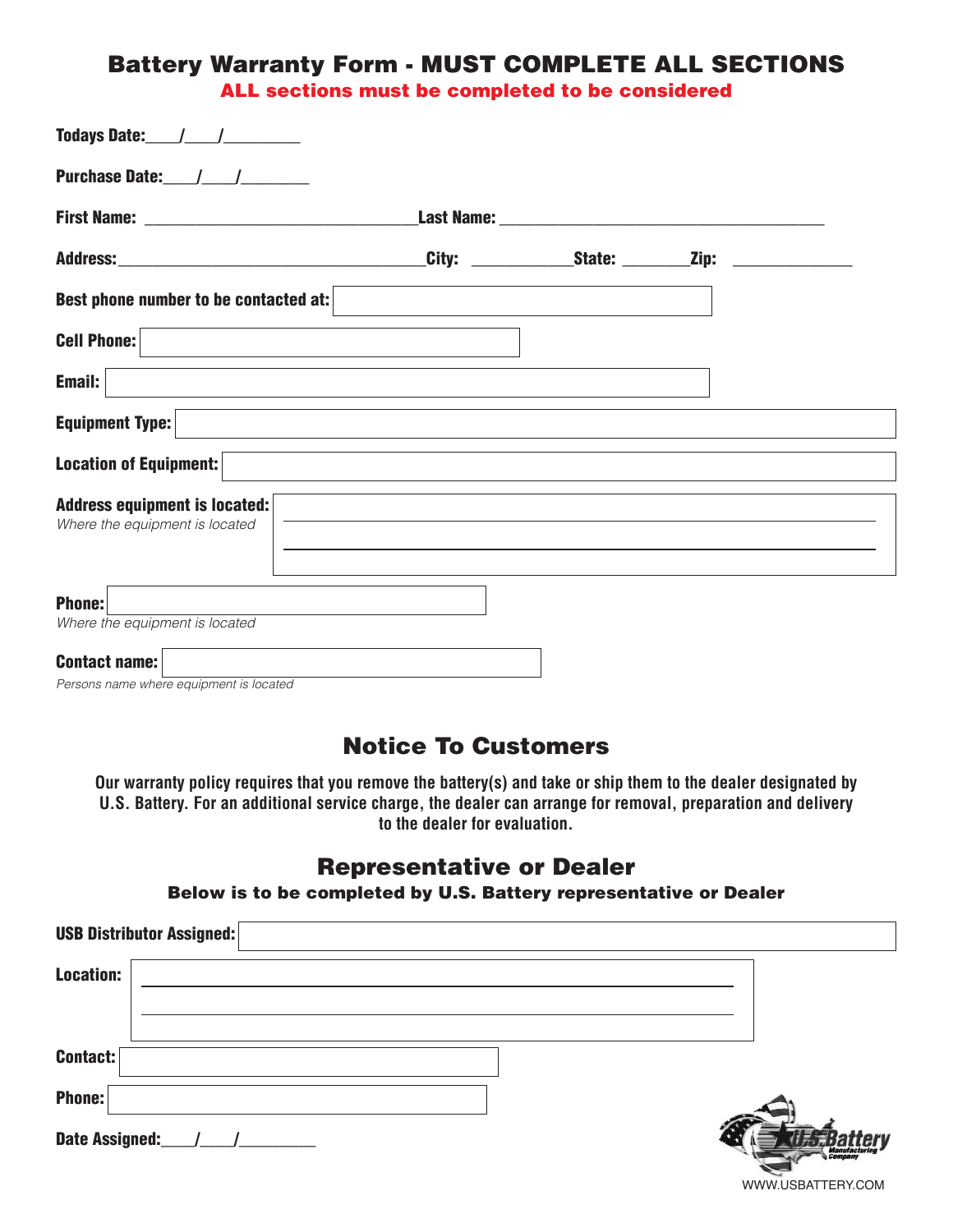# Battery Diagnostic Procedures

- 1.) Check for obvious signs of damage to terminal, container, cover, ect.
- 2.) Check electrolyte levels and add water to just above the tops of plates if necessary.
- 3.) Fully charge battery per USB charging recommendations.
- 4.) Check open circuit voltage and specific gravity of all cells.
- 5.) If a load tester is available, load test at a discharged rate in amps approximately equal to the C/20 Ah capacity for  $~15$  seconds.\*
	- **For example, load test a US 2000 XC at ~ 225 amps.**

**• If available, a 75 amp or 56 amp golf car battery tester may be used for golf car batteries. Serviceability is based on total runtime – generally >50% of published specification for the discharge rate.**

**• If battery is not fully charged, fully charge before load testing.**

- 6.) Compare OCV, Sp. Gr., and 15 seconds load voltage load voltage to chart below.
- 7.) The 'Good' category indicates the battery is serviceable.
- 8.) The 'Defective or Abused' category indicates the battery is no longer serviceable and, if still within the USB warranty period, should be submitted for warranty adjustment and possible return for examination by U.S. Battery. Determination of whether the battery has a manufacturing defect or has been subjected to abuse generally requires more extensive testing and possibly teardown for failure mode analysis at the discretion of U.S. Battery.
- 9.) Batteries that fall within the 'gray areas' of the chart after fully charging, e.g. OVC between 4.30 volts and 6.15 volts or sp. gr. between 1.200 and 1.255 may have been subjected to continuous undercharge and may require multiple charge/discharge cycles to recover to a serviceable condition. This is considered abuse and the batteries are determined to be serviceable.

# Battery Test Sheet

#### Please be exact and thorough for each battery tested

| <b>Fail Date:</b>                |  |
|----------------------------------|--|
| Dealer/Customer:                 |  |
| <b>Ambient Temperature:</b>      |  |
| <b>MCU Data (if applicable):</b> |  |
|                                  |  |
|                                  |  |

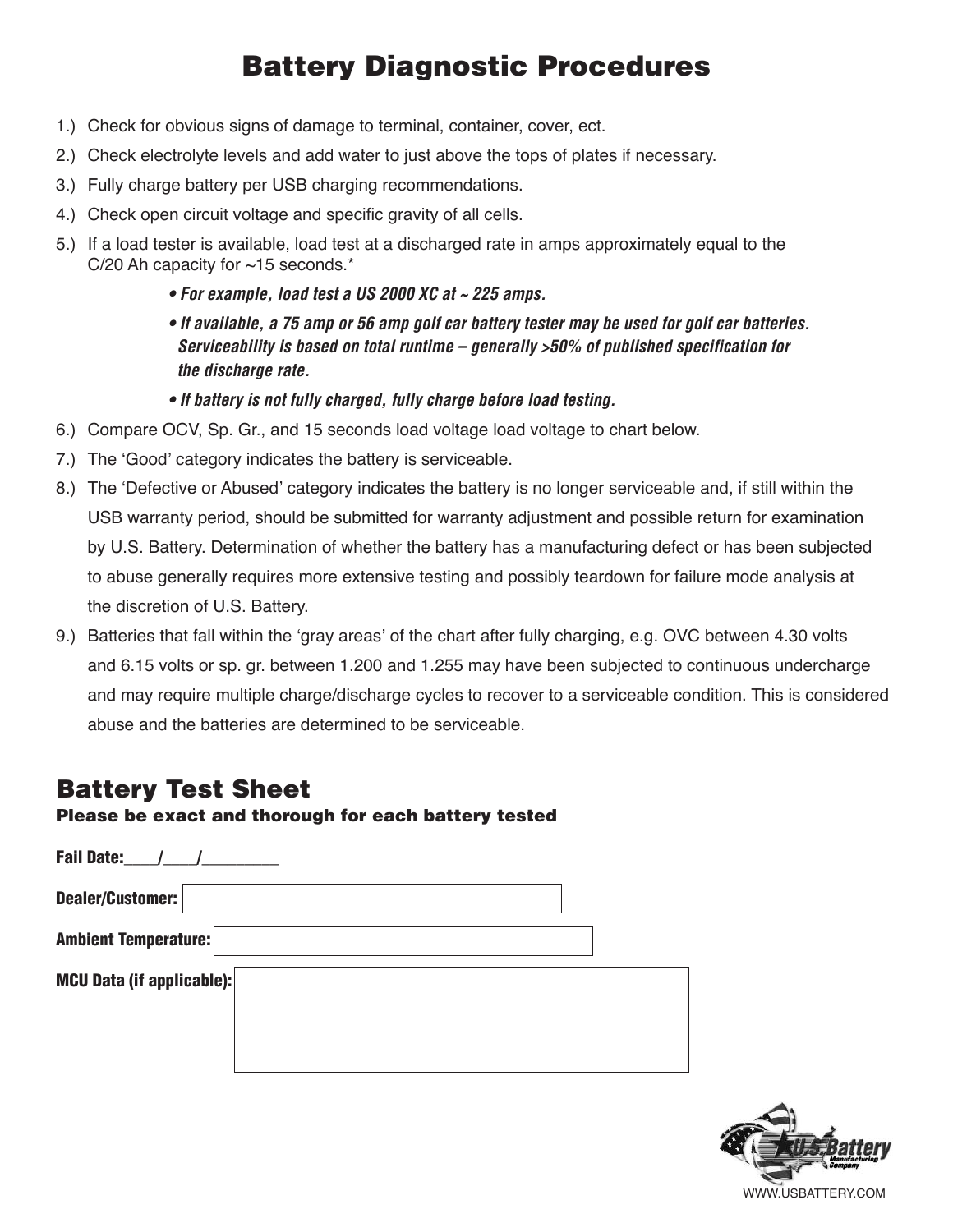# BATTERY # 1 RESULTS BELOW

## Battery #1: Battery Type:

(example: US 2200 XC)

Specific gravity of battery #1:

Date Code on battery #1:

Discharge Minutes/Voltage on battery #1:

#### SG Before Charge on battery #1:

| Cell 1:                    |
|----------------------------|
| Cell 2:                    |
| Cell 3:                    |
| Cell 4 (8 & 12 volt only): |
| Cell 5 (12 volt only):     |
| Cell 6 (12 volt only):     |

#### SG After Charge on battery #1:

| Cell 1:                    |  |
|----------------------------|--|
| Cell 2:                    |  |
| Cell 3:                    |  |
| Cell 4 (8 & 12 volt only): |  |
| Cell 5 (12 volt only):     |  |
| Cell 6 (12 volt only):     |  |
|                            |  |

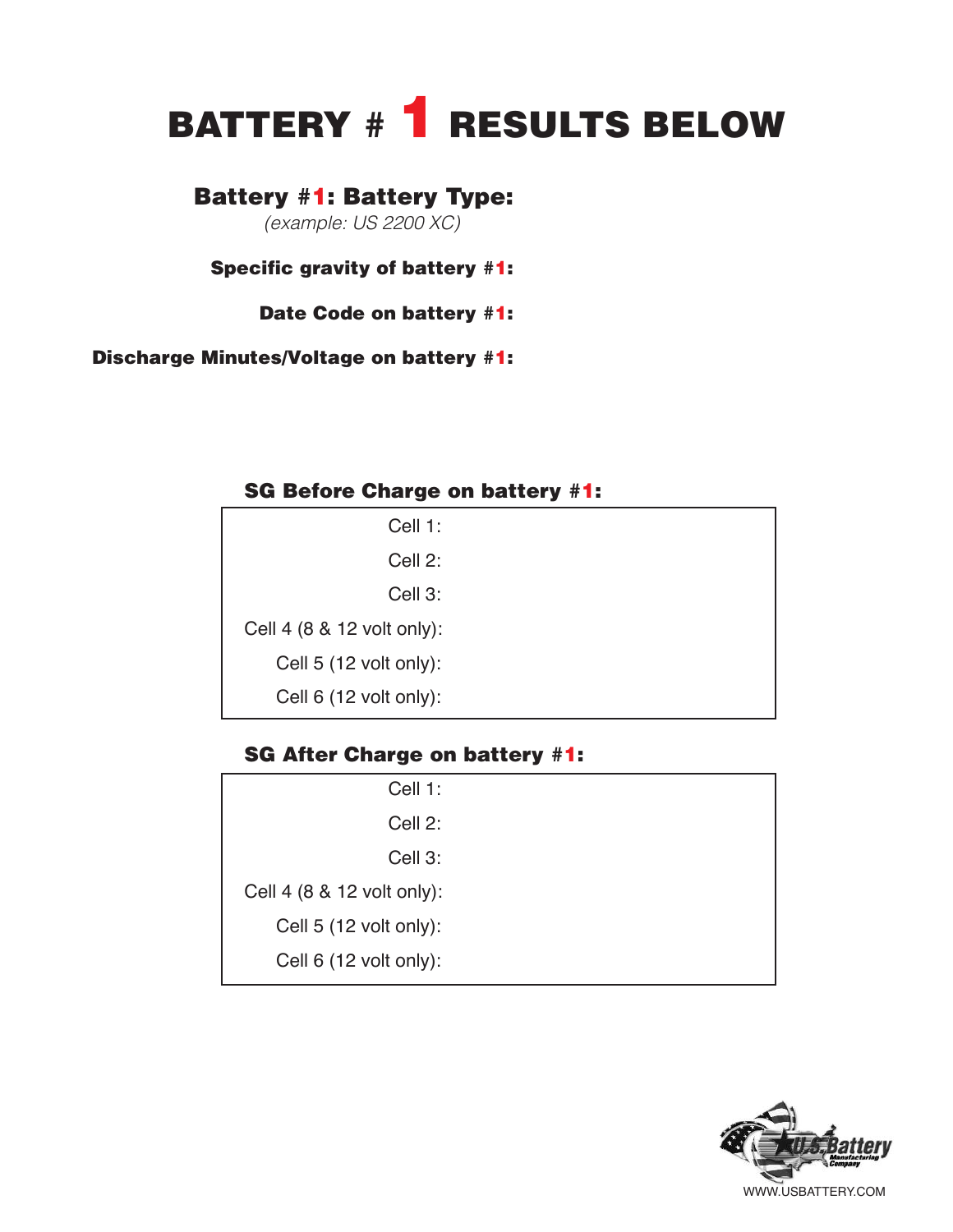# BATTERY # 2 RESULTS BELOW

### Battery #2: Battery Type:

(example: US 2200 XC)

Specific gravity of battery #2:

Date Code on battery #2:

Discharge Minutes/Voltage on battery #2:

#### SG Before Charge on battery #2:

| Cell 1:                    |  |
|----------------------------|--|
| Cell 2:                    |  |
| Cell 3:                    |  |
| Cell 4 (8 & 12 volt only): |  |
| Cell 5 (12 volt only):     |  |
| Cell 6 (12 volt only):     |  |

#### SG After Charge on battery #2:

| Cell 1:                    |  |
|----------------------------|--|
| Cell 2:                    |  |
| Cell 3:                    |  |
| Cell 4 (8 & 12 volt only): |  |
| Cell 5 (12 volt only):     |  |
| Cell 6 (12 volt only):     |  |
|                            |  |

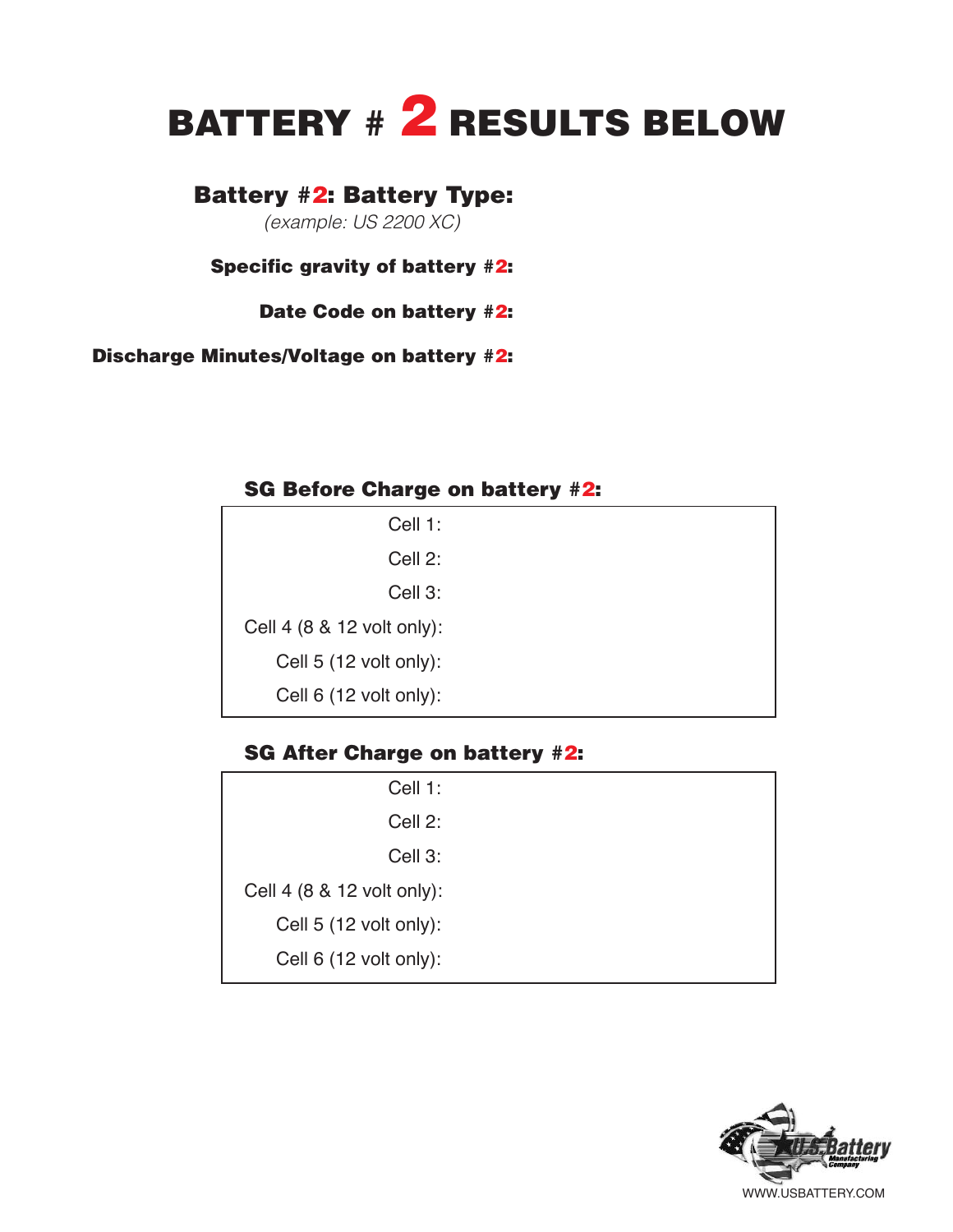# BATTERY # 3 RESULTS BELOW

### Battery #3: Battery Type:

(example: US 2200 XC)

#### Specific gravity of battery #3:

Date Code on battery #3:

Discharge Minutes/Voltage on battery #3:

#### SG Before Charge on battery #3:

| Cell 1:                    |
|----------------------------|
| Cell 2:                    |
| Cell 3:                    |
| Cell 4 (8 & 12 volt only): |
| Cell 5 (12 volt only):     |
| Cell 6 (12 volt only):     |

#### SG After Charge on battery #3:

| Cell 1:                    |  |
|----------------------------|--|
| Cell 2:                    |  |
| Cell 3:                    |  |
| Cell 4 (8 & 12 volt only): |  |
| Cell 5 (12 volt only):     |  |
| Cell 6 (12 volt only):     |  |
|                            |  |

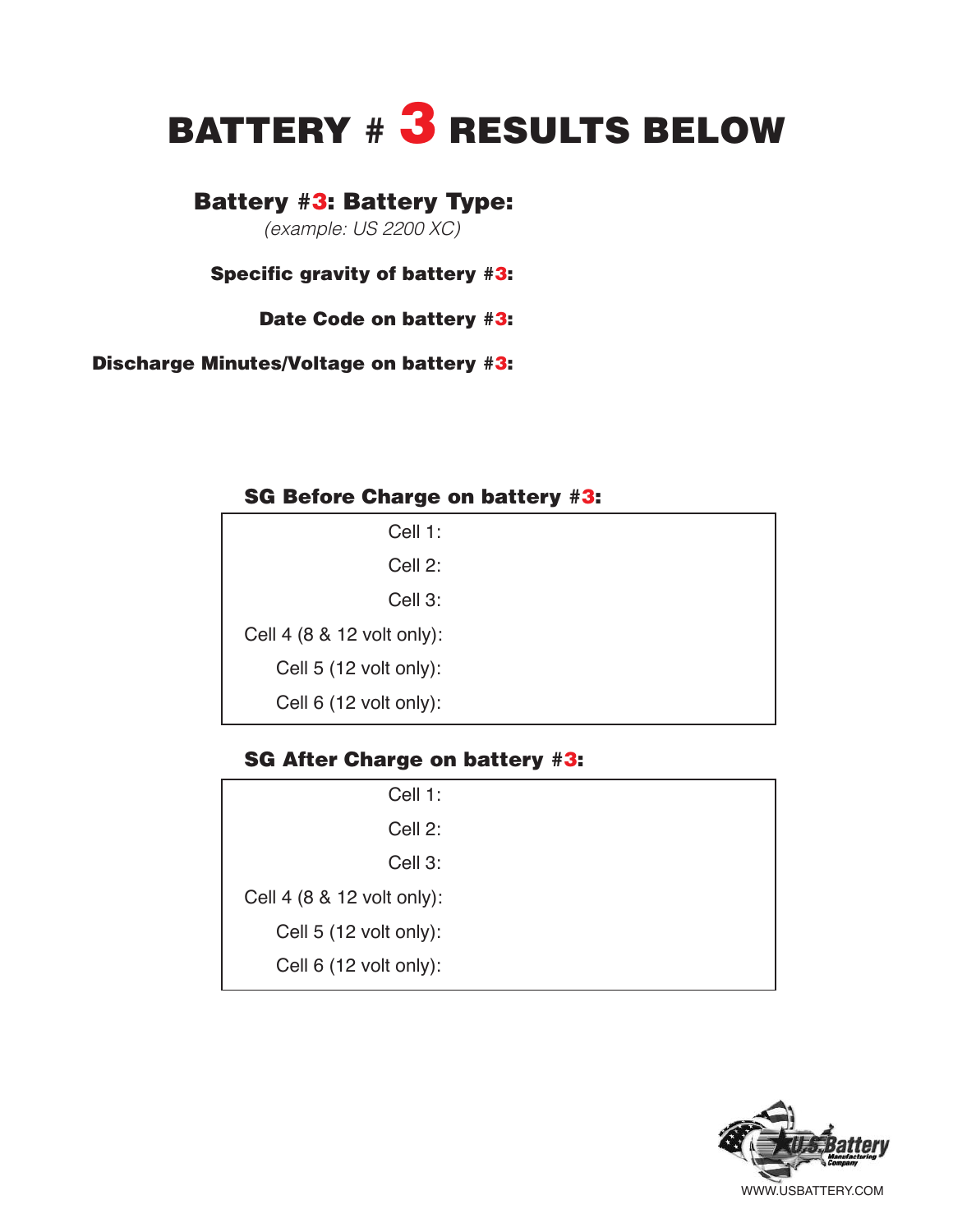# BATTERY # 4 RESULTS BELOW

## Battery #4: Battery Type:

(example: US 2200 XC)

#### Specific gravity of battery #4:

Date Code on battery #4:

Discharge Minutes/Voltage on battery #4:

#### SG Before Charge on battery #4:

| Cell 1:                    |  |
|----------------------------|--|
| Cell 2:                    |  |
| Cell 3:                    |  |
| Cell 4 (8 & 12 volt only): |  |
| Cell $5(12$ volt only):    |  |
| Cell $6(12$ volt only):    |  |

#### SG After Charge on battery #4:

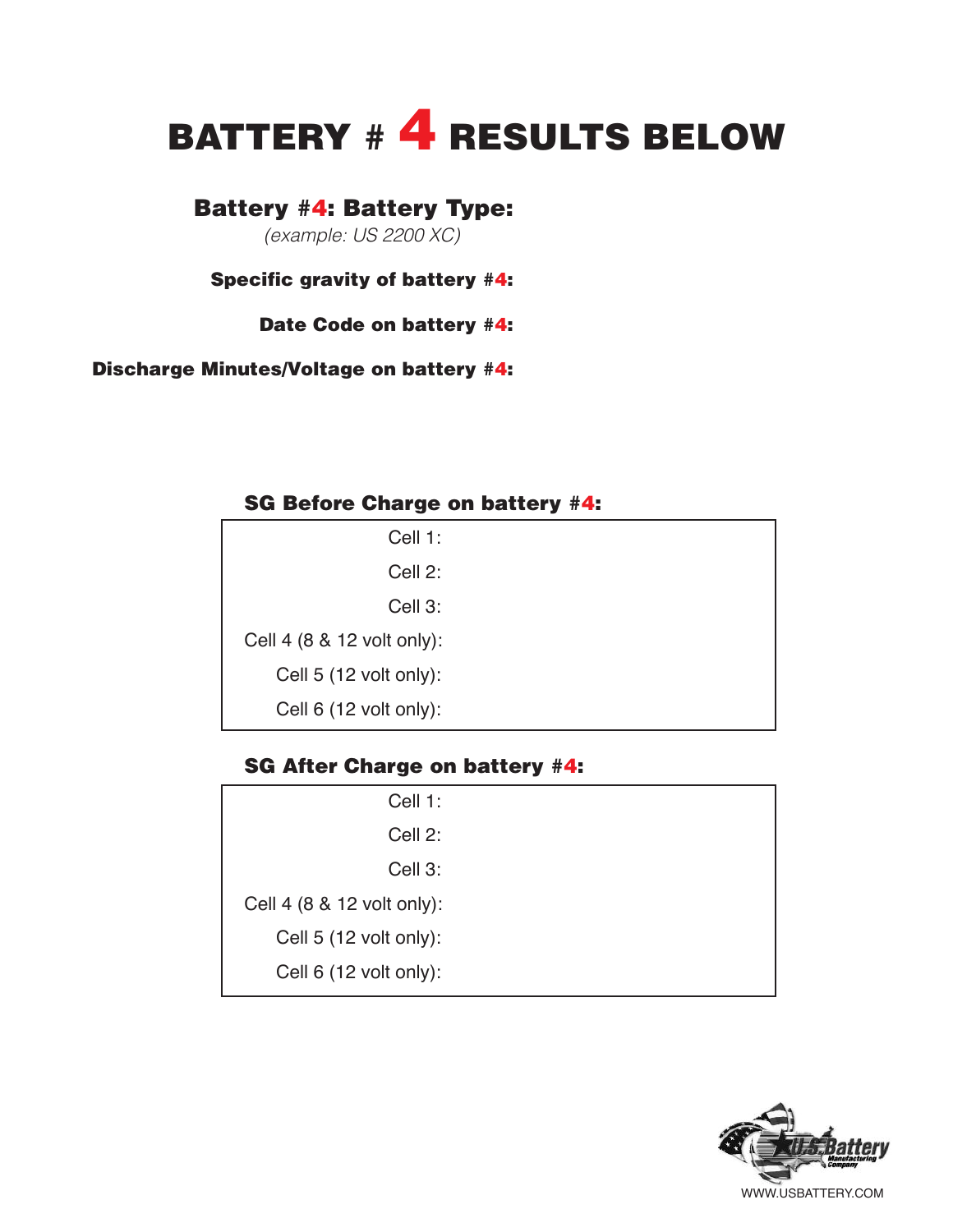# BATTERY # 5 RESULTS BELOW

### Battery #5: Battery Type:

(example: US 2200 XC)

#### Specific gravity of battery #5:

Date Code on battery #5:

Discharge Minutes/Voltage on battery #5:

#### SG Before Charge on battery #5:

| Cell 1:                    |  |
|----------------------------|--|
| Cell 2:                    |  |
| Cell 3:                    |  |
| Cell 4 (8 & 12 volt only): |  |
| Cell 5 (12 volt only):     |  |
| Cell 6 (12 volt only):     |  |

#### SG After Charge on battery #5:

| Cell 1:                    |
|----------------------------|
| Cell 2:                    |
| Cell 3:                    |
| Cell 4 (8 & 12 volt only): |
| Cell 5 (12 volt only):     |
| Cell 6 (12 volt only):     |
|                            |

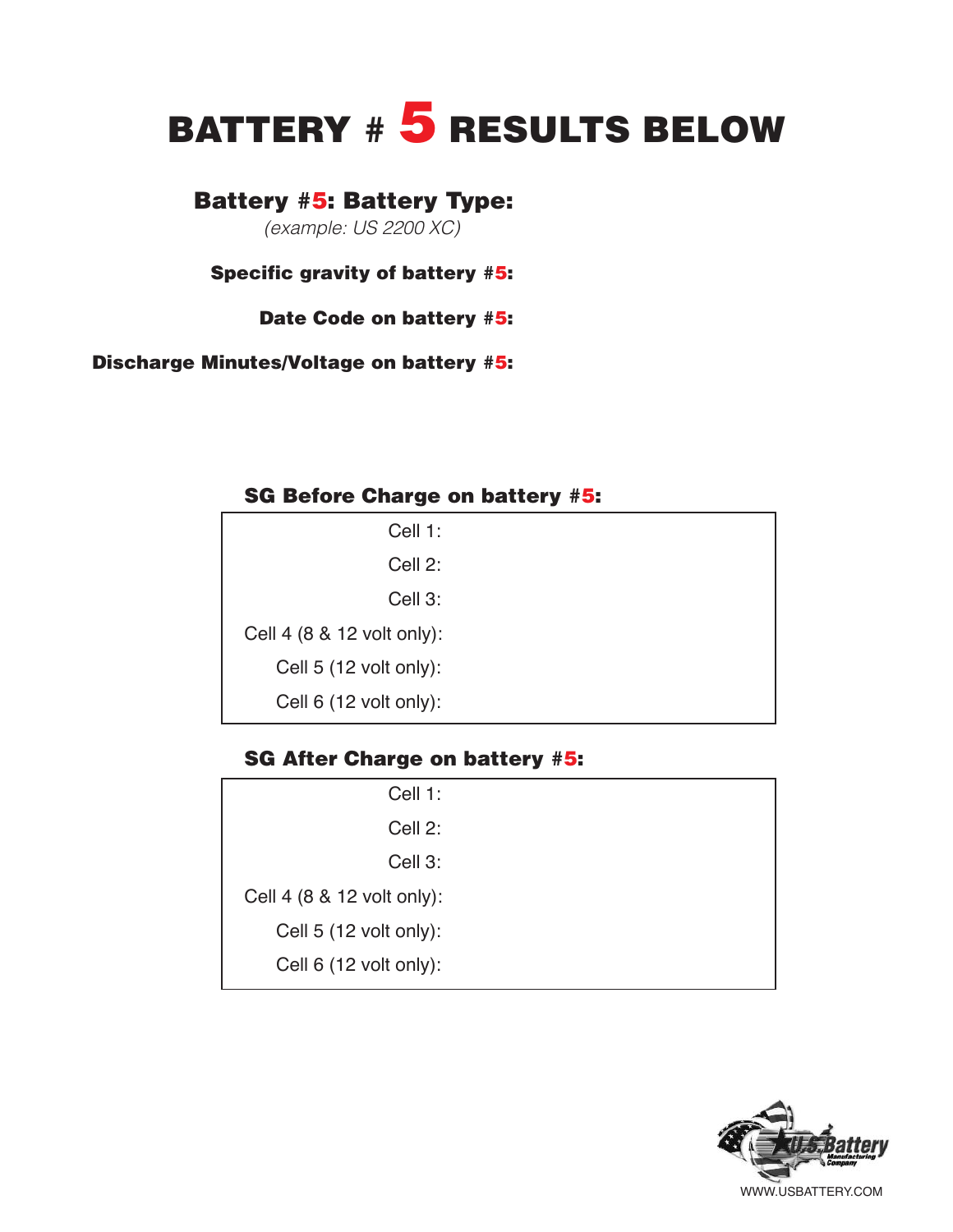# BATTERY # 6 RESULTS BELOW

### Battery #6: Battery Type:

(example: US 2200 XC)

#### Specific gravity of battery #6:

Date Code on battery #6:

Discharge Minutes/Voltage on battery #6:

#### SG Before Charge on battery #6:

| Cell 1:                    |
|----------------------------|
| Cell 2:                    |
| Cell 3:                    |
| Cell 4 (8 & 12 volt only): |
| Cell 5 (12 volt only):     |
| Cell 6 (12 volt only):     |

#### SG After Charge on battery #6:

| Cell 1:                    |  |
|----------------------------|--|
| Cell 2:                    |  |
| Cell 3:                    |  |
| Cell 4 (8 & 12 volt only): |  |
| Cell 5 (12 volt only):     |  |
| Cell 6 (12 volt only):     |  |
|                            |  |

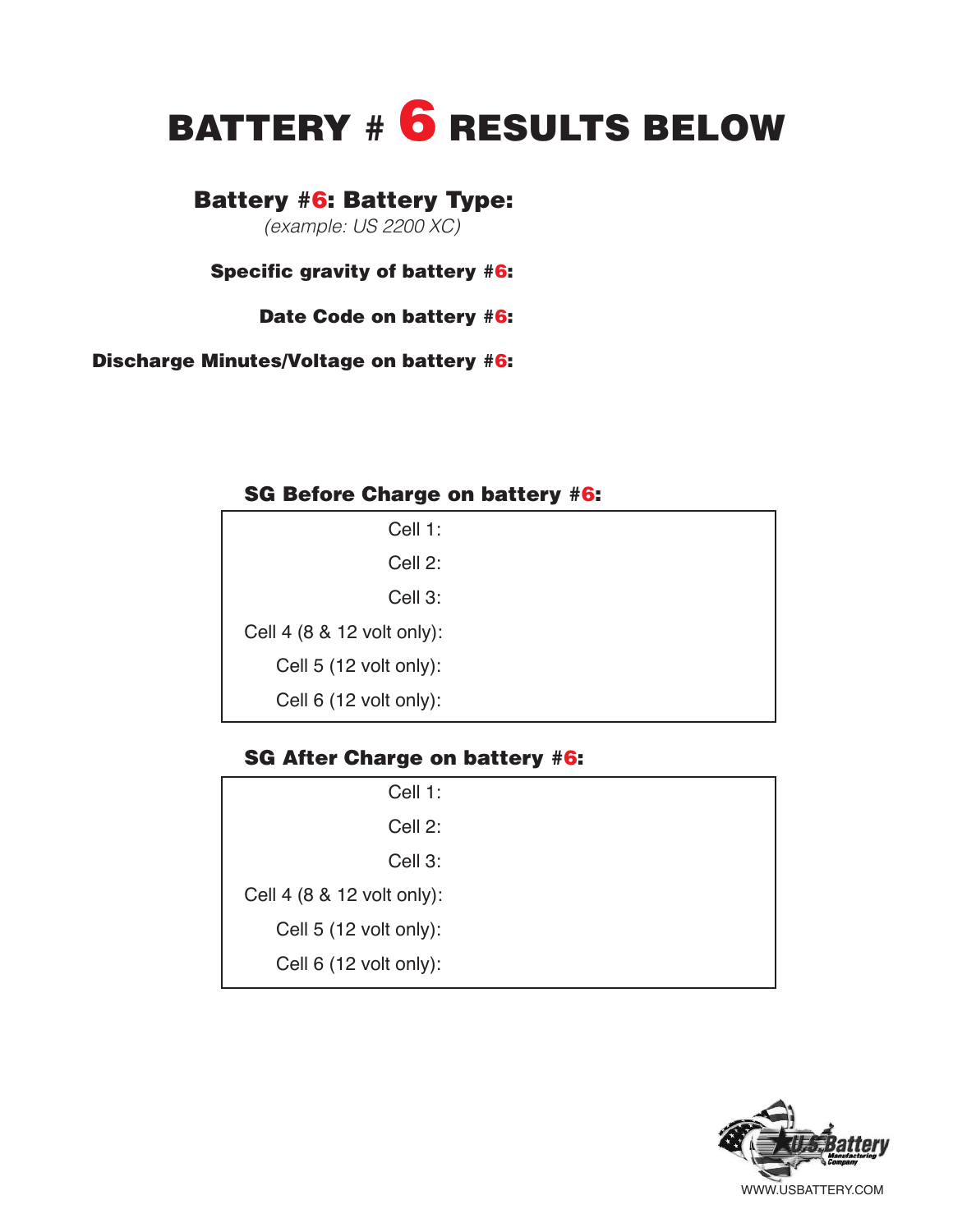# BATTERY # **7** RESULTS BELOW

### Battery #7: Battery Type:

(example: US 2200 XC)

Specific gravity of battery #7:

Date Code on battery #7:

Discharge Minutes/Voltage on battery #7:

#### SG Before Charge on battery #7:

#### SG After Charge on battery #7:

| Cell 1:                    |  |
|----------------------------|--|
| Cell 2:                    |  |
| Cell 3:                    |  |
| Cell 4 (8 & 12 volt only): |  |
| Cell 5 (12 volt only):     |  |
| Cell 6 (12 volt only):     |  |
|                            |  |

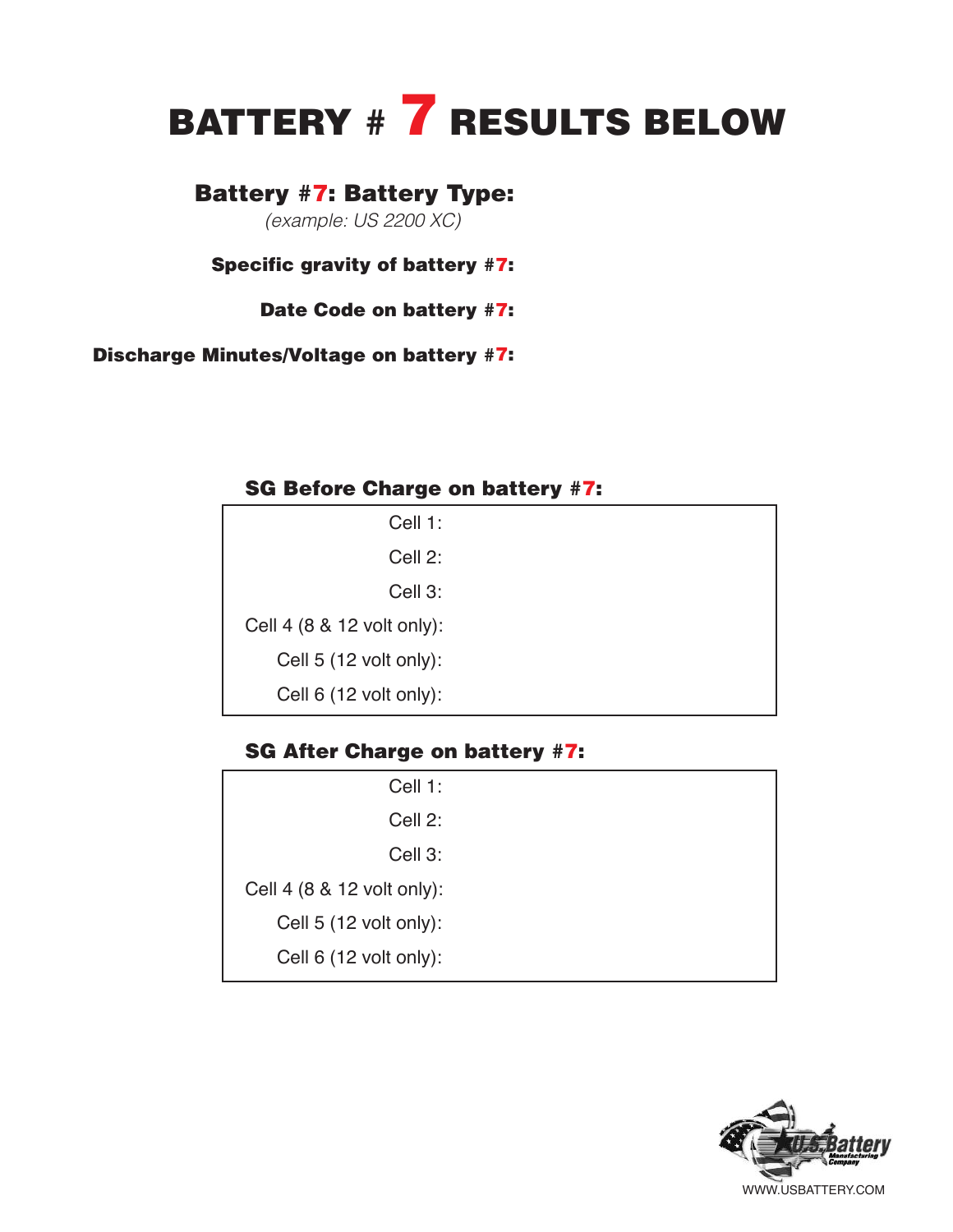# BATTERY # 8 RESULTS BELOW

# Battery #8: Battery Type:

(example: US 2200 XC)

Specific gravity of battery #8:

Date Code on battery #8:

Discharge Minutes/Voltage on battery #8:

#### SG Before Charge on battery #8:

| Cell 1:                    |
|----------------------------|
| Cell 2:                    |
| Cell 3:                    |
| Cell 4 (8 & 12 volt only): |
| Cell 5 (12 volt only):     |
| Cell 6 (12 volt only):     |

#### SG After Charge on battery #8:

| Cell 1:                    |  |
|----------------------------|--|
| Cell 2:                    |  |
| Cell 3:                    |  |
| Cell 4 (8 & 12 volt only): |  |
| Cell 5 (12 volt only):     |  |
| Cell 6 (12 volt only):     |  |
|                            |  |

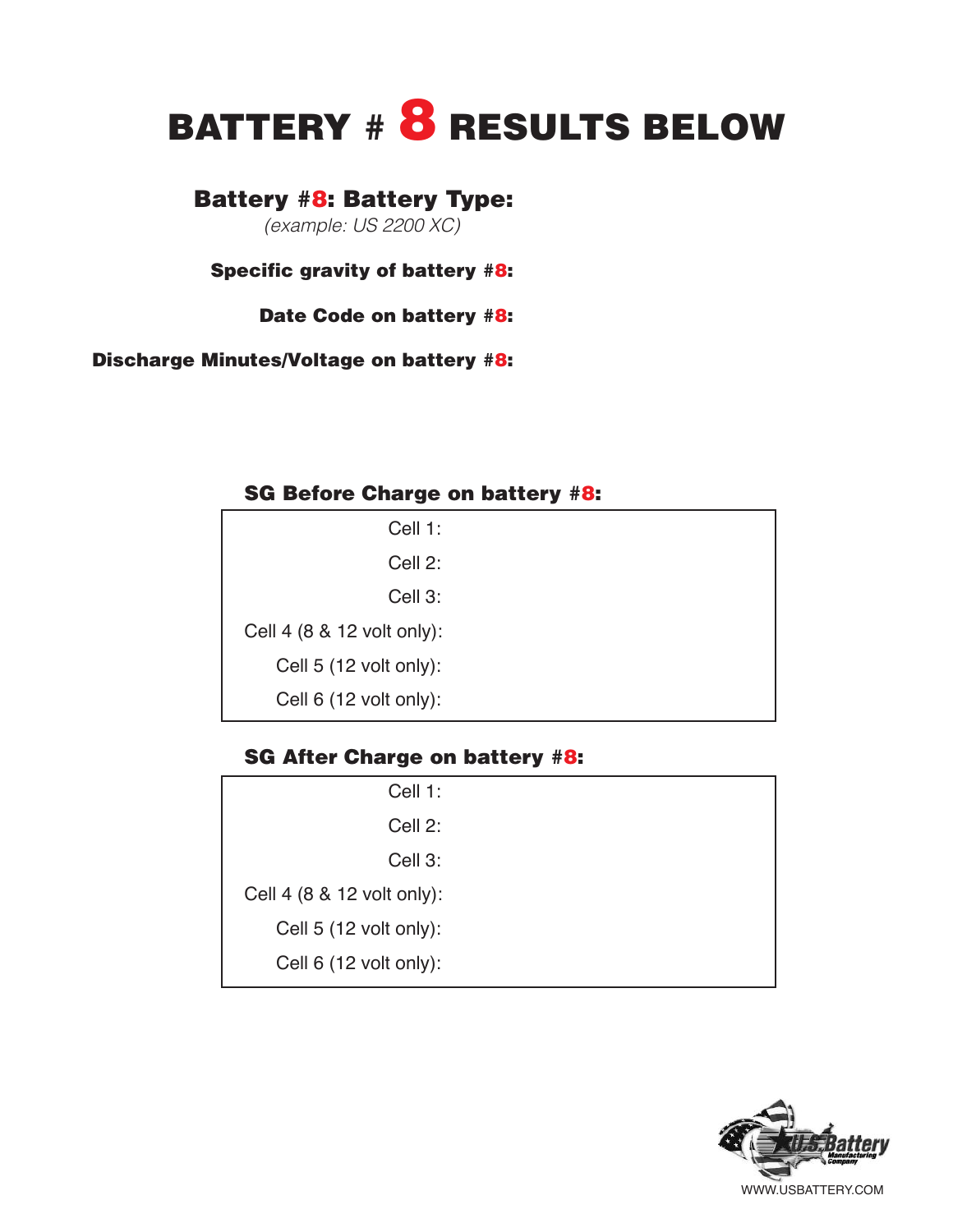# BATTERY # 9 RESULTS BELOW

# Battery #9: Battery Type:

(example: US 2200 XC)

Specific gravity of battery #9:

Date Code on battery #9:

Discharge Minutes/Voltage on battery #9:

#### SG Before Charge on battery #9:

| Cell 1:                    |
|----------------------------|
| Cell 2:                    |
| Cell 3:                    |
| Cell 4 (8 & 12 volt only): |
| Cell 5 (12 volt only):     |
| Cell 6 (12 volt only):     |

#### SG After Charge on battery #9:

| Cell 1:                    |  |
|----------------------------|--|
| Cell 2:                    |  |
| Cell 3:                    |  |
| Cell 4 (8 & 12 volt only): |  |
| Cell 5 (12 volt only):     |  |
| Cell 6 (12 volt only):     |  |
|                            |  |

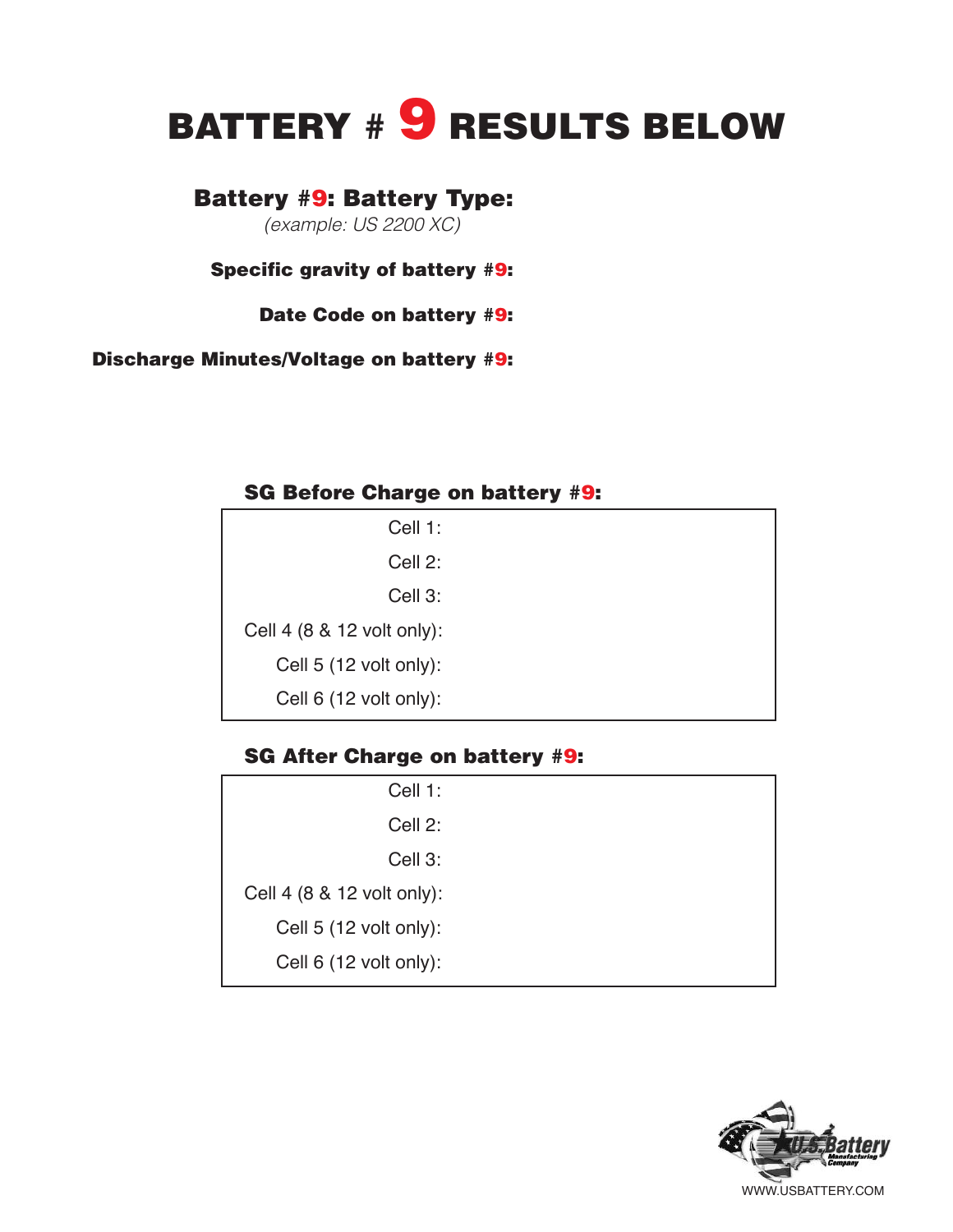# BATTERY # 10 RESULTS BELOW

## Battery #10: Battery Type:

(example: US 2200 XC)

Specific gravity of battery #10:

Date Code on battery #10:

Discharge Minutes/Voltage on battery #10:

#### SG Before Charge on battery #10:

| Cell 1:                    |
|----------------------------|
| Cell 2:                    |
| Cell 3:                    |
| Cell 4 (8 & 12 volt only): |
| Cell 5 (12 volt only):     |
| Cell 6 (12 volt only):     |

### SG After Charge on battery #10:

| Cell 1:                    |  |
|----------------------------|--|
| Cell 2:                    |  |
| Cell 3:                    |  |
| Cell 4 (8 & 12 volt only): |  |
| Cell 5 (12 volt only):     |  |
| Cell 6 (12 volt only):     |  |
|                            |  |

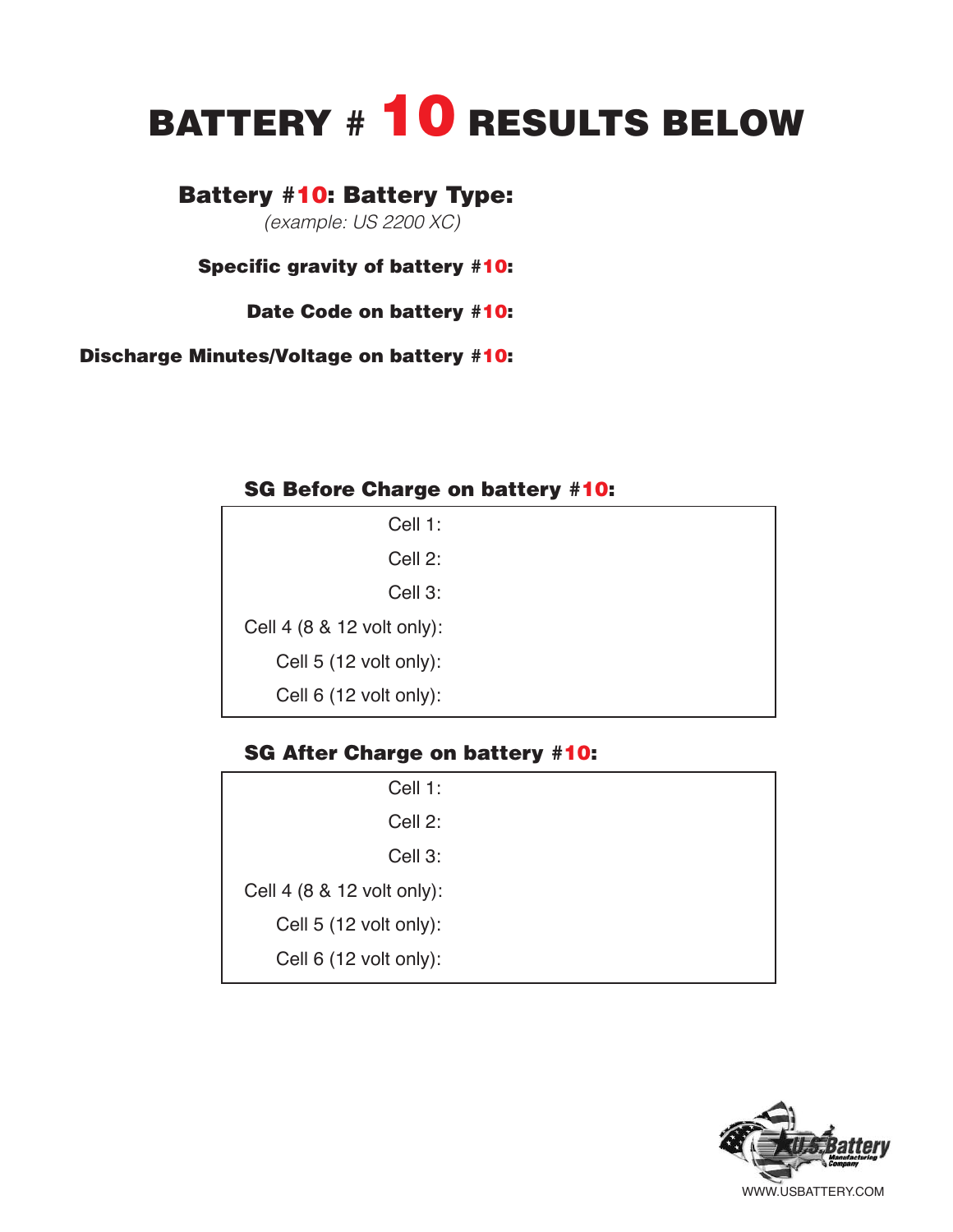# BATTERY # 11 RESULTS BELOW

### Battery #11: Battery Type:

(example: US 2200 XC)

Specific gravity of battery #11:

Date Code on battery #11:

Discharge Minutes/Voltage on battery #11:

#### SG Before Charge on battery #11:

| Cell 1:                    |
|----------------------------|
| Cell 2:                    |
| Cell 3:                    |
| Cell 4 (8 & 12 volt only): |
| Cell 5 (12 volt only):     |
| Cell 6 (12 volt only):     |

#### SG After Charge on battery #11:

| Cell 1:                    |  |
|----------------------------|--|
| Cell 2:                    |  |
| Cell 3:                    |  |
| Cell 4 (8 & 12 volt only): |  |
| Cell 5 (12 volt only):     |  |
| Cell 6 (12 volt only):     |  |
|                            |  |